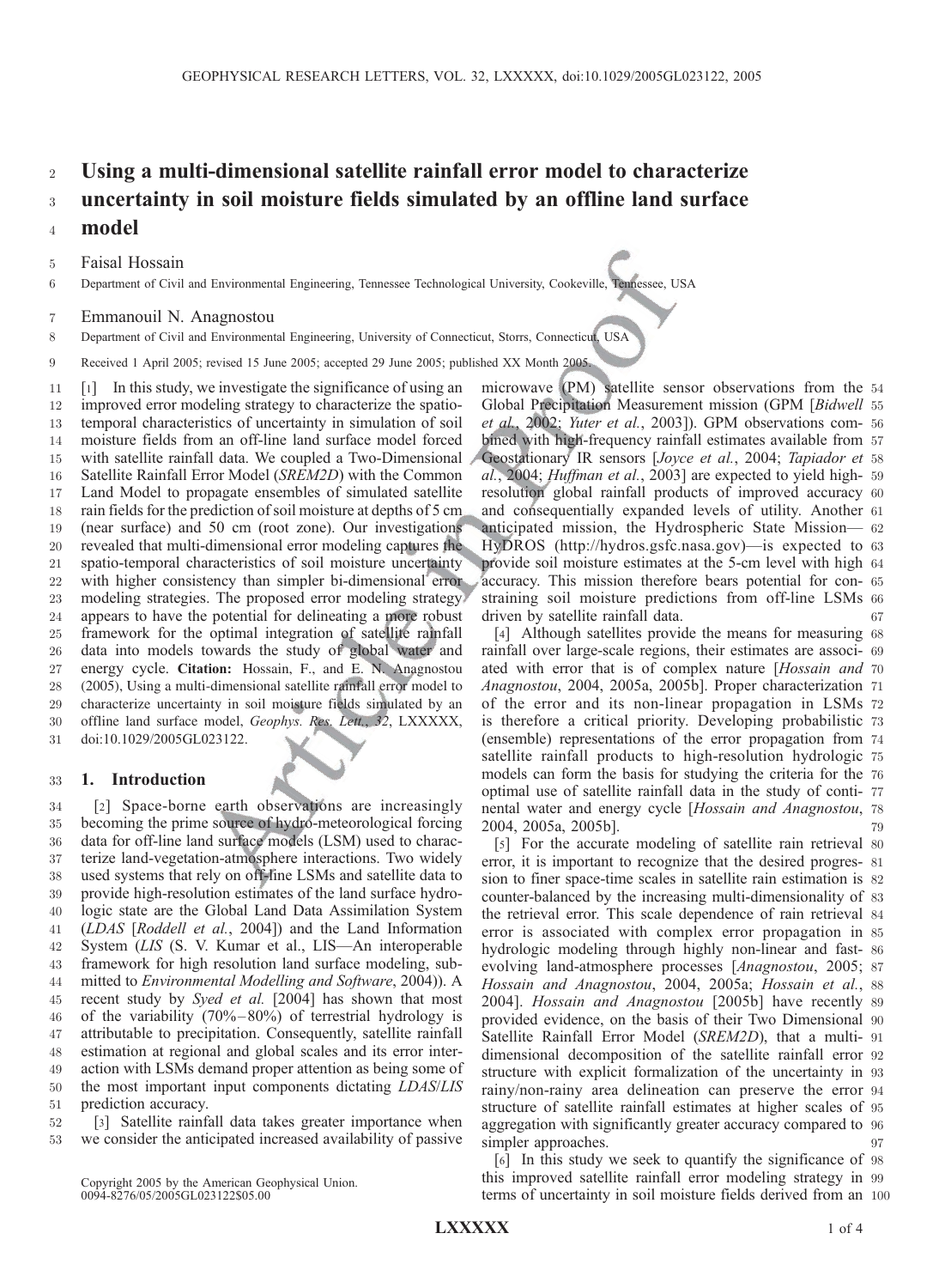

Figure 1. Study domain over the Oklahoma Mesonet (stations shown in circles). The larger box represents the domain used in SREM2D calibration, while the smaller domain is the effective area for CLM simulation of soil moisture fields.

 off-line LSM driven by satellite rainfall data. Soil moisture is the main variable that controls water and energy fluxes between land surface and the atmosphere. Yet, little is known about the complex dependence of soil moisture accuracy on the error characteristics of precipitation. A point to note is that in this investigation we are not concerned with the absolute accuracy of soil moisture simulation per se, which is an entirely independent topic related to modeling structure and process conceptualization. We rather concentrate on the role of satellite rain retrieval error relative to the most definitive rainfall source (i.e., rainfall data from a rain gauge-calibrated ground weather radar system).

## 114 2. Data, Study Region and Methods

 [7] The Two Dimensional Satellite Rainfall Error Model (SREM2D) of Hossain and Anagnostou [2005b] is used to model the multi-dimensional satellite retrieval error characteristics. This is currently the most detailed and modular error model comprising nine dimensions available for fine-scale assessment of satellite rainfall algorithms. The major algorithm components are: (1) the joint probability density function for characterizing the spatial structure of the successful delineation of rainy and non-rainy areas; (2) the temporal dynamics of rain estimation bias; and (3) the spatial structure of the random rain rate estimation error. We stress that satellite rain retrieval uncertainty is associated with correlated rain/no-rain detection and false alarm error characteristics, as well as systematic and random rain rate error components with long spatio-temporal correlation lengths. These components are explicitly char-acterized in SREM2D.

 [8] In this study we used hourly IR rainfall data products as our satellite rainfall source, and coincident hourly radar rainfall fields as ground ''truth'' reference in SREM2D. In terms of IR retrievals, we selected the operational NASA 136 product IR-3B41RT [Huffman et al., 2003] available at 0.25 deg and hourly. Radar rainfall fields were derived from WSR-88D observations using National Weather Service precipitation estimation algorithm with real-time adjustments based on mean-field radar-rain gauge hourly accumulation comparisons [Fulton et al., 1998]. To mini- mize effects due to complex terrain the calibration exercise was performed over the region of Oklahoma bounded by  $144 - 100^{\circ}W - 95^{\circ}W$  and  $37^{\circ}N - 34^{\circ}N$  (Figure 1). We selected a study period of four months (May 1, 2002 to August 31,

2002; 2952 hourly time steps each with  $20 \times 12$  pixels at 146 0.25 degree resolution) to determine the SREM2D error 147 parameters. The error modeling performance of SREM2D 148 was compared against two simpler, but widely used, 149 approaches of error modeling [see for example Walker 150 and Houser, 2004]. We name those error-modeling 151 approaches as N1 and N2. In N1, we modeled the rain rate 152 estimation error (assuming perfect delineation of rainy and 153 non-rainy areas) without any coherent spatio-temporal 154 structure. The systematic (mean) and random (variance) 155 error parameters are the same with those used in SREM2D 156 [Hossain and Anagnostou, 2005b]. In N2 we also assume 157 perfect delineation of rainy and non-rainy areas, but the rain 158 rate estimation error was modeled with spatially and tem- 159 porally correlated structure similar to that conceptualized in 160 SREM2D. Hossain and Anagnostou [2005b] showed that 161 both of these simpler approaches fare poorly with regards to 162 preserving the error structure across scales. They under- 163 estimated the true sensor retrieval error standard deviation 164 by more than 100% upon aggregation to coarser resolution, 165 which, for SREM2D, was found to be less than 30%. 166 Further details on the SREM2D calibration of error param- 167 eters are given by Hossain and Anagnostou [2005b]. 168

[9] For simulation of soil moisture at two depths (near- 169 surface  $-5$  cm and root zone  $-50$  cm) we used the Common 170 Land Model (CLM [*Dai et al.*, 2003]) over a 2-deg  $\times$  2-deg 171 domain (Figure 1, smaller domain). All requisite hydro- 172 meteorological data were derived from hourly in-situ meas- 173 urements from the Oklahoma Mesonet network ([Elliot et 174 al., 1994] available at http://www.mesonet.ou.edu) or the 175 NCEP reanalysis database. CLM was spun-up with 176 16 months of prior hydro-meteorological data to reach to 177 an equilibrium state [Cosgrove et al., 2003]. In each 178 simulation run CLM was initialized with the equilibrium 179 state variables, and subsequently run over the 4-month 180 study period based on the rainfall fields derived from 181 various sources: the WSR-88D and IR-3B41RT rain esti- 182 mates, and the synthetic fields simulated by *SREM2D*, N1 183 and N2 satellite rainfall error models. 184

[10] For the error characterization of soil moisture fields 185 we used as ''reference'' the CLM soil moisture simulations 186 forced by the most definitive WSR-88D rainfall data. The 187 assumption made here is that CLM may adequately repre- 188 sent the land surface hydrologic processes of the study area. 189 Deviations of the ''reference'' soil moisture fields from 190 those derived using satellite rainfall input define the satellite 191 error propagation in soil moisture. The satellite error prop- 192 agation in soil moisture prediction (defined as ''true'' error) 193 is determined here for the 3B41RT rainfall dataset. We 194 compare the spatio-temporal characteristics of the ''true'' 195 soil moisture error fields to those stochastically derived 196 from synthetic satellite rainfall fields generated by the 197 different error-modeling approaches. Specifically, the afore- 198 mentioned satellite error models are used to generate 199 multiple realizations of synthetic satellite rainfall fields by 200 corrupting the most accurate WSR88D rainfall fields over a 201 2-deg area (Figure 1). The synthetic rainfall fields are then 202 used to force CLM and produce synthetic soil moisture 203 fields. In total, we generated 15 Monte Carlo (MC) realiza- 204 tions of SREM2D, N1 and N2 through CLM to understand 205 the soil moisture prediction uncertainty. Numerical consis- 206 tency checks conducted by Hossain and Anagnostou 207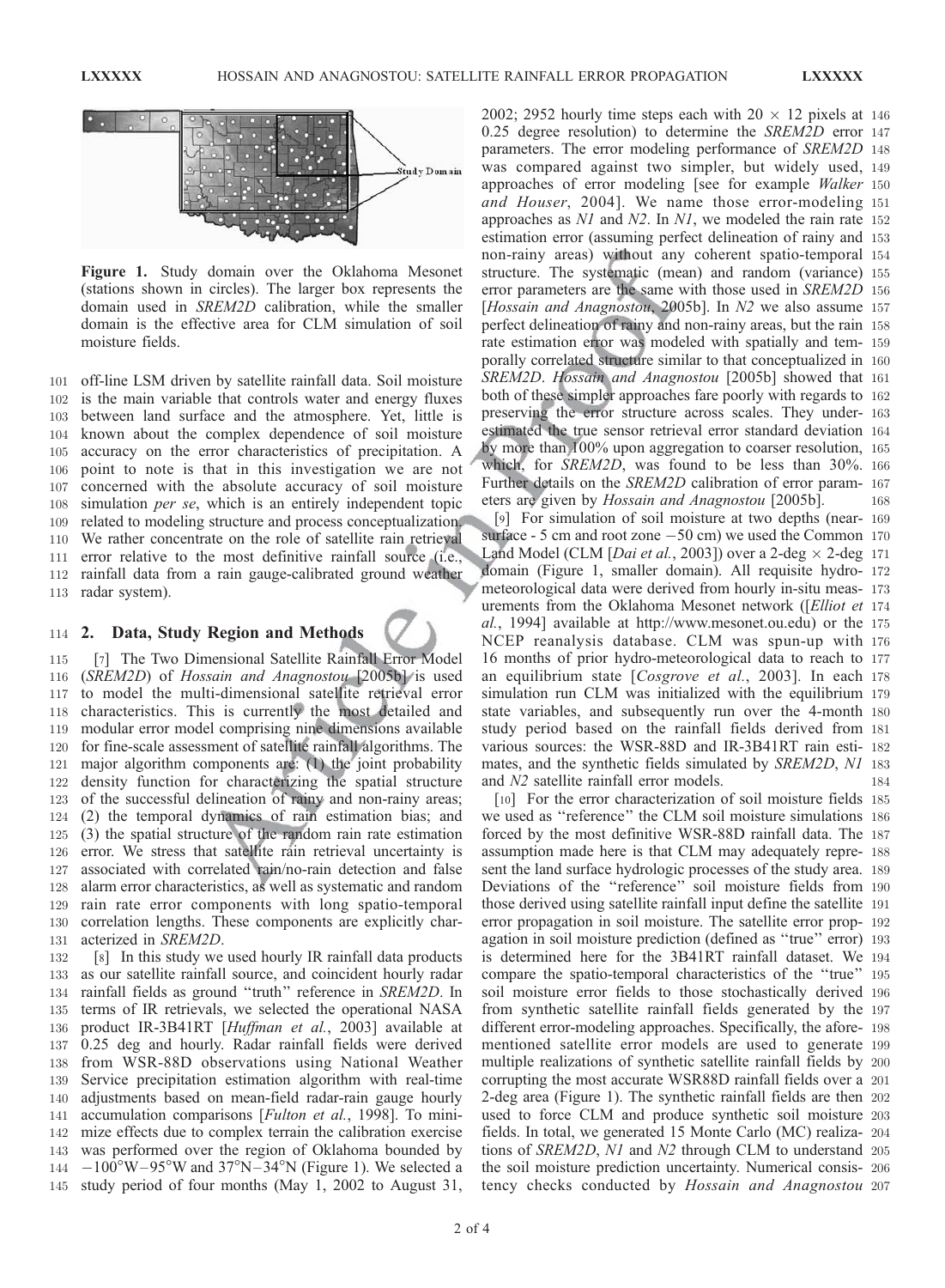| t1.2 | Rainfall<br>Input | Std. Deviation<br>$\text{cm}^3/\text{cm}^3$ )<br>$0.25$ degree | Std. Deviation<br>$\text{ (cm}^3\text{/cm}^3)$<br>$0.5$ degree | Std. Deviation<br>$\text{cm}^3/\text{cm}^3$ )<br>1.0 degree |
|------|-------------------|----------------------------------------------------------------|----------------------------------------------------------------|-------------------------------------------------------------|
| t1.3 | $IR-3B41RT$       | 0.037                                                          | 0.035                                                          | 0.031                                                       |
| t1.4 | <i>SREM2D</i>     | 0.036                                                          | 0.028                                                          | 0.022                                                       |
| t1.5 | ΝI                | 0.037                                                          | 0.026                                                          | 0.019                                                       |
| t1.6 | N2                | 0.037                                                          | 0.029                                                          | 0.024                                                       |

t1.1 Table 1. Standard Deviation of Error for Simulated Soil Moisture Fields by Various Rainfall Input Scenarios<sup>a</sup>

<sup>a</sup>Note: For error modeling strategies (SREM2D, N1, N2) we report the t1.7 mean of the 15 Monte Carlo realizations.

208 [2005b] have shown that 15 realizations are adequate to 209 converge to the true error statistics in the case of long time 210 series (2952 time-steps).

#### 211 3. Results and Discussion

 [11] Statistical comparisons of the marginal soil moisture error statistics (standard deviation) of the three error models with those of the ''true'' soil moisture error are shown for three scales (0.25, 0.5 and 1.0 degree) in Table 1. It is observed that the marginal error statistics in terms of standard deviation are comparatively similar across the three different error models and reasonably consistent with the scaling behavior of ''true'' error. In Figures 2a and 2b we show the temporal correlogram (auto-covariance function) of soil moisture error at depths of 5 and 50 cm for scales of aggregation up to one degree. The dashed lines represent the range of variability associated with the 15 realizations. It is evident from Figures 2a and 2b that SREM2D-derived soil moisture error fields have higher consistency in enveloping



Figure 2a. Temporal correlogram of simulated near surface  $(5 \text{ cm})$  soil moisture error fields at three scales  $-0.25$ degree (Uppermost panel), 0.5 degree (middle panel) and 1.0 degree (lowermost panel). The solid lines show the correlograms of ''true'' error determined from actual satellite data; dashed lines represent the upper and lower bounds of error correlograms derived from the 15 MC realizations of simulated satellite error fields.



Figure 2b. Same as in Figure 2a, but for simulated root zone (50 cm) soil moisture fields.

the spatio-temporal dependency (solid line) of the satellite- 226 derived soil moisture error characteristics. The simpler error 227 propagation schemes (N1 and N2) have a tendency to 228 systematically underestimate the pattern of spatio-temporal 229 variability of error at all examined scales. In addition, they 230 appear to predict a faster rate of dissipation of soil moisture 231 error than what is indicated by the ''true'' error statistics. In 232 terms of spatial error correlation, Figure 3 shows a similar 233 behavior. Namely, the spatial error correlation of actual 234 satellite rain retrievals is bounded reasonably well by the 235 SREM2D synthetic fields, while the two simpler methods 236 significantly underestimate the spatial error auto-correlation. 237

[12] The demonstrated differences between multi-238 dimensional and simpler (bi-dimensional) error modeling 239 strategies impact the assessment of satellite rainfall algo- 240 rithms (current or proposed) with regard to their optimal 241 integration in off-line LSMs. For example, a SREM2D based 242 error propagation study can delineate more accurately the 243 updating (or assimilation) frequency required for an LSM 244 forced by a current (or proposed) satellite rainfall product. 245 More specifically, SREM2D can identify the time required 246 for simulated soil moisture error to decorrelate to the white 247 noise level. A longer decorrelation time (and hence slower 248 dissipation of error) would be indicative of greater diver- 249 gence in LSM predictions due to continued accumulation of 250



Figure 3. Same as in Figure 2, but for the spatial correlogram of near-surface (5 cm) soil moisture error fields at daily temporal aggregation.